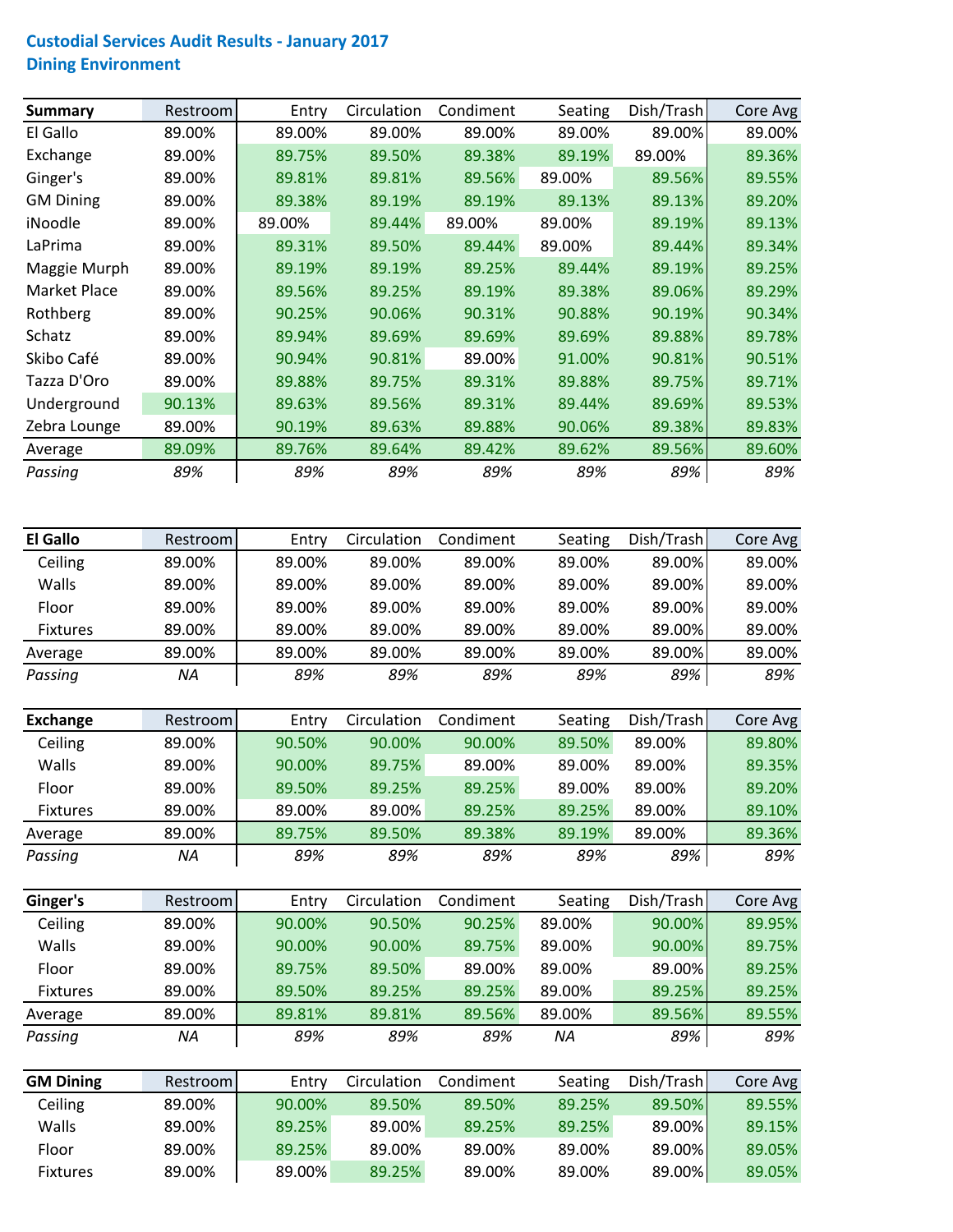| Average             | 89.00%    | 89.38%    | 89.19%      | 89.19%    | 89.13%    | 89.13%     | 89.20%   |
|---------------------|-----------|-----------|-------------|-----------|-----------|------------|----------|
| Passing             | <b>NA</b> | 89%       | 89%         | 89%       | 89%       | 89%        | 89%      |
|                     |           |           |             |           |           |            |          |
| iNoodle             | Restroom  | Entry     | Circulation | Condiment | Seating   | Dish/Trash | Core Avg |
| Ceiling             | 89.00%    | 89.00%    | 90.00%      | 89.00%    | 89.00%    | 89.75%     | 89.35%   |
| Walls               | 89.00%    | 89.00%    | 89.50%      | 89.00%    | 89.00%    | 89.00%     | 89.10%   |
| Floor               | 89.00%    | 89.00%    | 89.00%      | 89.00%    | 89.00%    | 89.00%     | 89.00%   |
| Fixtures            | 89.00%    | 89.00%    | 89.25%      | 89.00%    | 89.00%    | 89.00%     | 89.05%   |
| Average             | 89.00%    | 89.00%    | 89.44%      | 89.00%    | 89.00%    | 89.19%     | 89.13%   |
| Passing             | <b>NA</b> | <b>NA</b> | 89% NA      |           | <b>NA</b> | 89%        | 89%      |
|                     |           |           |             |           |           |            |          |
| LaPrima             | Restroom  | Entry     | Circulation | Condiment | Seating   | Dish/Trash | Core Avg |
| Ceiling             | 89.00%    | 90.00%    | 90.00%      | 90.00%    | 89.00%    | 90.00%     | 89.80%   |
| Walls               | 89.00%    | 88.75%    | 89.50%      | 89.50%    | 89.00%    | 89.50%     | 89.25%   |
| Floor               | 89.00%    | 89.25%    | 89.50%      | 89.25%    | 89.00%    | 89.25%     | 89.25%   |
| <b>Fixtures</b>     | 89.00%    | 89.25%    | 89.00%      | 89.00%    | 89.00%    | 89.00%     | 89.05%   |
| Average             | 89.00%    | 89.31%    | 89.50%      | 89.44%    | 89.00%    | 89.44%     | 89.34%   |
| Passing             | ΝA        | 89%       | 89%         | 89%       | <b>NA</b> | 89%        | 89%      |
|                     |           |           |             |           |           |            |          |
| <b>Maggie Murph</b> | Restroom  | Entry     | Circulation | Condiment | Seating   | Dish/Trash | Core Avg |
| Ceiling             | 89.00%    | 89.25%    | 89.50%      | 89.50%    | 90.00%    | 89.50%     | 89.55%   |
| Walls               | 89.00%    | 89.25%    | 89.00%      | 89.00%    | 89.25%    | 89.00%     | 89.10%   |
| Floor               | 89.00%    | 89.00%    | 89.00%      | 89.25%    | 89.00%    | 89.00%     | 89.05%   |
| Fixtures            | 89.00%    | 89.25%    | 89.25%      | 89.25%    | 89.50%    | 89.25%     | 89.30%   |
| Average             | 89.00%    | 89.19%    | 89.19%      | 89.25%    | 89.44%    | 89.19%     | 89.25%   |
| Passing             | <b>NA</b> | 89%       | 89%         | 89%       | 89%       | 89%        | 89%      |
|                     |           |           |             |           |           |            |          |
| <b>Market Place</b> | Restroom  | Entry     | Circulation | Condiment | Seating   | Dish/Trash | Core Avg |
| Ceiling             | 89.00%    | 90.00%    | 89.50%      | 89.50%    | 90.00%    | 89.50%     | 89.70%   |
| Walls               | 89.00%    | 90.00%    | 89.25%      | 88.75%    | 89.50%    | 89.00%     | 89.30%   |
| Floor               | 89.00%    | 89.25%    | 89.00%      | 89.25%    | 89.00%    | 89.00%     | 89.10%   |
| <b>Fixtures</b>     | 89.00%    | 89.00%    | 89.25%      | 89.25%    | 89.00%    | 88.75%     | 89.05%   |
| Average             | 89.00%    | 89.56%    | 89.25%      | 89.19%    | 89.38%    | 89.06%     | 89.29%   |
| Passing             | <b>NA</b> | 89%       | 89%         | 89%       | 89%       | 89%        | 89%      |
| <b>Rothberg</b>     | Restroom  | Entry     | Circulation | Condiment | Seating   | Dish/Trash | Core Avg |
| Ceiling             | 89.00%    | 90.75%    | 90.50%      | 90.25%    | 90.75%    | 90.50%     | 90.55%   |
| Walls               | 89.00%    | 90.75%    | 90.00%      | 90.00%    | 91.00%    | 90.00%     | 90.35%   |
| Floor               | 89.00%    | 90.00%    | 89.75%      | 90.50%    | 91.25%    | 90.00%     | 90.30%   |
| Fixtures            | 89.00%    | 89.50%    | 90.00%      | 90.50%    | 90.50%    | 90.25%     | 90.15%   |
| Average             | 89.00%    | 90.25%    | 90.06%      | 90.31%    | 90.88%    | 90.19%     | 90.34%   |
| Passing             | ΝA        | 89%       | 89%         | 89%       | 89%       | 89%        | 89%      |
|                     |           |           |             |           |           |            |          |
| <b>Schatz</b>       | Restroom  | Entry     | Circulation | Condiment | Seating   | Dish/Trash | Core Avg |
| Ceiling             | 89.00%    | 90.00%    | 90.50%      | 90.00%    | 90.00%    | 90.50%     | 90.20%   |
| Walls               | 89.00%    | 90.25%    | 90.25%      | 89.50%    | 90.50%    | 90.00%     | 90.10%   |
| Floor               | 89.00%    | 90.00%    | 89.00%      | 90.00%    | 89.50%    | 89.75%     | 89.65%   |
| Fixtures            | 89.00%    | 89.50%    | 89.00%      | 89.25%    | 88.75%    | 89.25%     | 89.15%   |
| Average             | 89.00%    | 89.94%    | 89.69%      | 89.69%    | 89.69%    | 89.88%     | 89.78%   |
| Passing             | ΝA        | 89%       | 89%         | 89%       | 89%       | 89%        | 89%      |
|                     |           |           |             |           |           |            |          |
| Skibo Café          | Restroom  | Entry     | Circulation | Condiment | Seating   | Dish/Trash | Core Avg |